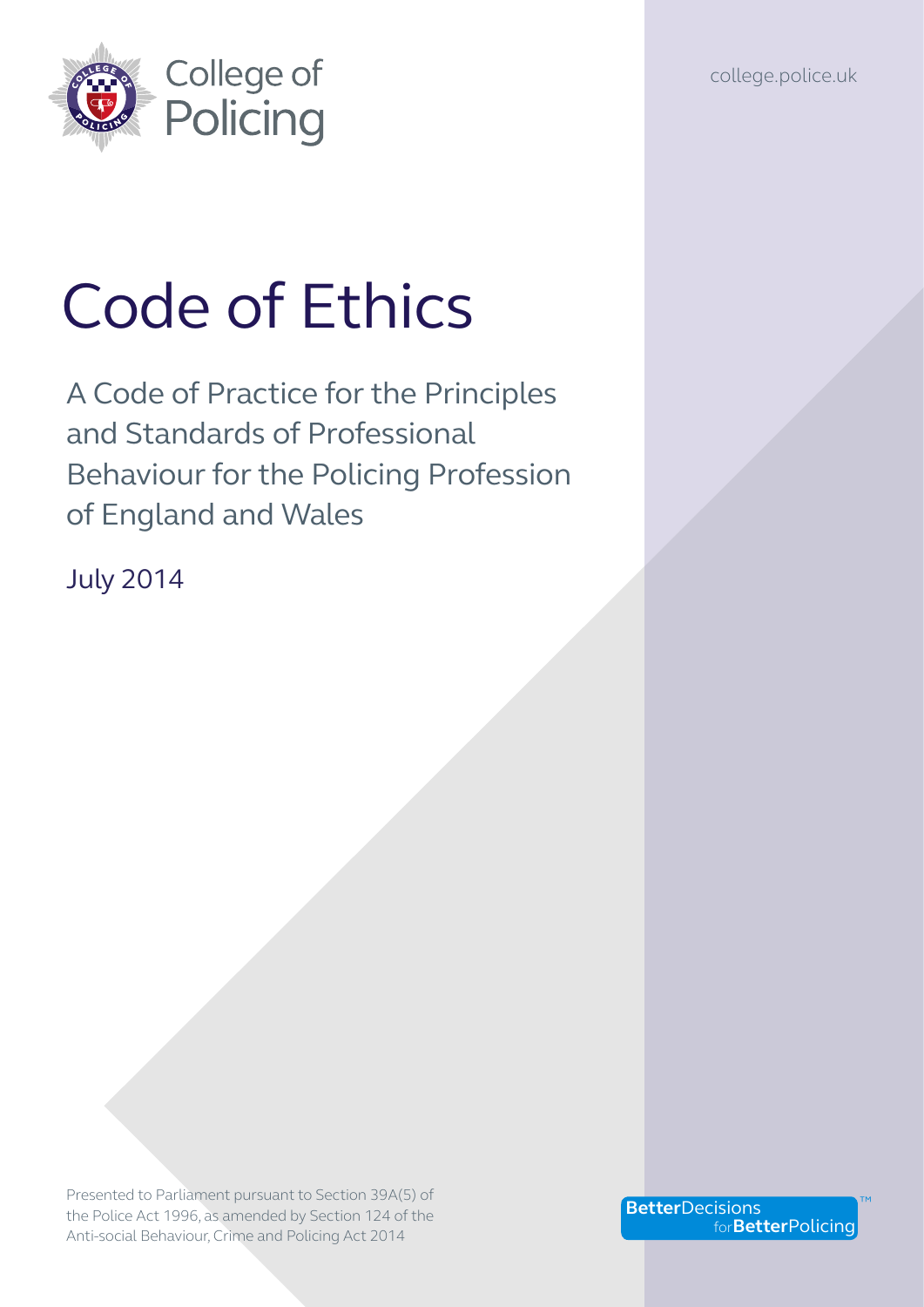College of Policing Code of Ethics 2014

# **Contents**

### **Foreword by the Cha Introduction by the G**

| ir<br><b>Chief Executive</b>   | iv<br>$\vee$   |
|--------------------------------|----------------|
|                                |                |
|                                | 1              |
|                                | 1              |
| of the Code                    | 1              |
| de                             | 1              |
|                                | $\overline{2}$ |
|                                | 3              |
| thing in the right way         | 3              |
| ional behaviour                | 4              |
|                                | $\overline{4}$ |
| I integrity                    | 5              |
| spect and courtesy             | 6              |
| diversity                      | $\overline{7}$ |
|                                | 8              |
| nstructions                    | 9              |
| esponsibilities                | 10             |
| ity                            | 11             |
| ork/                           | 12             |
|                                | 13             |
| and reporting improper conduct | 15             |
| tes                            |                |
| odel                           | 17             |
| lecisions                      | 17             |
| es not meet expectations       | 19             |
| Code                           | 19             |
| embers of the public           | 22             |

- [1.1 Introduction](#page-3-0) 1
- 1.2 Statutory basis of
- [1.3 Scope of the Code](#page-3-2)
- [1.4 Responsibilities](#page-3-3)

# **The Code**

#### **[Preamble](#page-3-0) 1**

### **[Policing principles](#page-4-0) 3**

2.1 Doing the right t

### **Standards of profess**

- [3.1 Introduction](#page-4-0)
	- 1 Honesty and
	- 2 Authority, res
	- 3 Equality and 4 [Use of force](#page-6-0)
	- 5 [Orders and instructions](#page-7-0) 5
	- $6$  Duties and re
	- 7 Confidentiali
	- 8 Fitness for w
	- 9 [Conduct](#page-9-0)
	- 10 Challenging

# **Supplementary not**

# **[National Decision Model](#page-11-0)**

4.1 Making ethical d

# **When behaviour does**

- 5.1 Breaches of the
- 5.2 Guidance for me

College of Policing Limited Leamington Road Ryton-on-Dunsmore Coventry, CV8 3EN

Publication date: July 2014

# **© College of Policing Limited** (2014)

You may use and reuse information featured in this publication (excluding logos and photographs) free of charge in any format or medium, under the terms of the Non-Commercial Government Licence. To view this licence, visit **[http://www.nationalarchives.gov.](http://www.nationalarchives.gov.uk/doc/non-commercial-government-licence/non-commercial-government-licence.htm) [uk/doc/non-commercial-government-licence/](http://www.nationalarchives.gov.uk/doc/non-commercial-government-licence/non-commercial-government-licence.htm) [non-commercial-government-licence.htm](http://www.nationalarchives.gov.uk/doc/non-commercial-government-licence/non-commercial-government-licence.htm)** or email **[psi@nationalarchives.gsi.gov.uk](mailto:psi%40nationalarchives.gsi.gov.uk?subject=)**

You must reproduce College information accurately and not use it in a misleading context. Where College information is being republished or copied to others, the College must be identified as the source of the information and its copyright status acknowledged with the following attribution statement:

**© College of Policing Limited.**

You may not exercise any of the rights granted to you by this licence in any manner that is primarily intended for or directed towards commercial advantage or private monetary compensation.

Anyone wishing to apply for a licence to use information featured in this publication for commercial purposes should contact the College Integrity Programme or email **[integrity.team@college.pnn.police.uk](mailto:integrity.team%40college.pnn.police.uk?subject=)** Where we have identified any third-party copyright information, you will need to obtain permission from the copyright holders concerned.

This publication is available for download at **http://www.college.police.uk/en/20989.htm**

To seek permission to use our logo, email **[marketing@college.pnn.police.uk](mailto:marketing%40college.pnn.police.uk?subject=)**

All other enquiries about this publication should be sent to us at

**[contactus@college.pnn.police.uk](mailto:contactus%40college.pnn.police.uk?subject=)**

Print ISBN 9781474109031 Web ISBN 9781474109048 ID 04071201 07/14

The College of Policing aims to provide fair access to learning and development for all. To support this commitment, this publication is available in alternative formats on request. Please email [contactus@college.pnn.police.uk](mailto:contactus%40college.pnn.police.uk?subject=)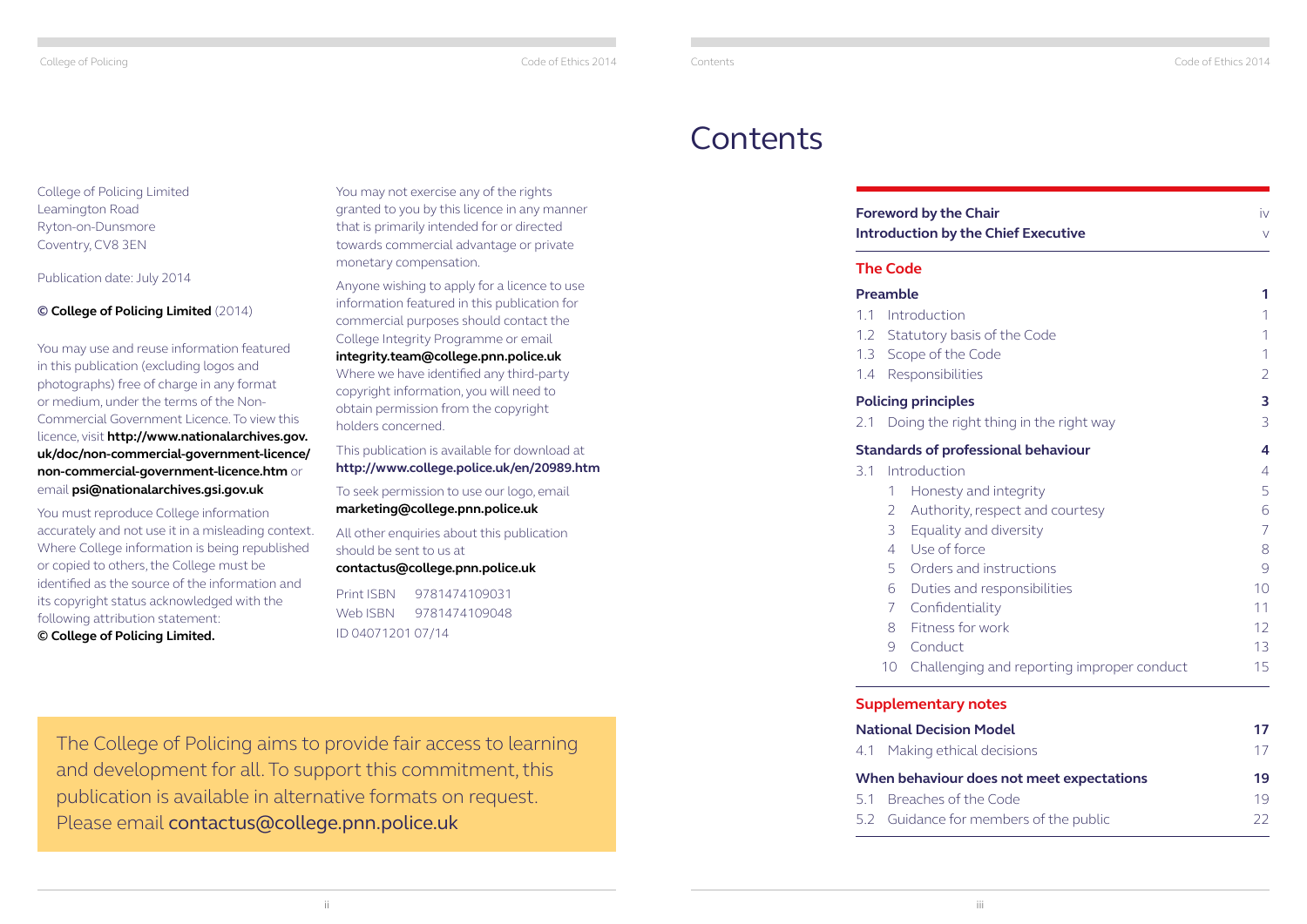<span id="page-2-0"></span>

#### Foreword Code of Ethics 2014 Introduction Code of Ethics 2014

# The aim of this Code of Ethics is to support each member of the policing profession to deliver the highest professional standards in their service to the public.

Policing has always had outstanding people who work tirelessly to serve local communities. Indeed, many police officers have paid the ultimate price by putting themselves in harm's way to keep the public safe.

# Foreword

by the Chair of the College of Policing

# Introduction

by the Chief Executive of the College of Policing

Ethical behaviour comes from the values, beliefs, attitudes and knowledge that guide the judgements of each individual. Everyone in policing has to make difficult decisions and complex choices every day of the week. These range from how to talk to a distressed member of the public through to how to allocate scarce resources. The College of Policing, as the professional body for all in policing, has a responsibility to support the way these choices are made. We must make clear the ethical principles that we expect to guide decisions, whatever the context, and we must be clear about what happens if those expectations are not met. That is what we aim to do in this Code of Ethics.

Following extensive consultation we have arrived at nine policing principles. They are built on the Nolan principles for public life, with the addition of 'Fairness' and 'Respect'. Our nine policing principles are:

These principles underpin and strengthen the existing procedures and regulations for ensuring standards of professional behaviour for both police officers and police staff. This gives the profession and the public the confidence

that there is a system in place to respond appropriately if anyone believes that the expectations of the Code of Ethics have not been met.

These principles should also underpin every decision and action across policing. They should be used, for example, in day-to-day operations as interventions are planned and debriefed, in the selection of new staff, in educational and development programmes, in annual reviews and in promotion. The principles must be more than words on a page and must become embedded in the way police professionals think and behave.

Alongside the Code of Ethics, the College of Policing's commitment to help police professionals make the right decisions includes enhancing the knowledge and evidence base as well as developing a framework for continuous professional development. Over the next few years these actions will start to have a significant impact on the professional support available for all working in policing.

There is much important work to do to deliver these changes and to ensure that the Code of Ethics becomes a key part of growing police professionalism. It is a responsibility that we all share and will lead to greater confidence across the policing profession and in our communities.

**Dame Shirley Pearce**



In 1829 Sir Robert Peel set out the model of an unarmed constable patrolling on behalf of their community, as a citizen in uniform. This connection between the police and the public is encapsulated in the phrase 'the police are the public and the public are the police'.

Peel's principles focus heavily on the importance of public support and emphasise the need for the police to 'secure and maintain public respect'. This Code of Ethics remains true to the founding principles of British policing and highlights the responsibility of those of us who work in policing to behave in a manner most likely to win the trust and support of fellow citizens.

The Code of Ethics is a first for everyone who works in policing in England and Wales. It sets out the principles and standards of behaviour we expect to see from police professionals. It applies to every individual who works in policing, whether a warranted officer, member of police staff, volunteer or someone contracted to work in a police force.

As a profession we should invest in all our people. Other established professions ensure that members acquire and maintain the skills and knowledge necessary to perform their role. In these professions it is normal to find a clear

- system of continuous professional development, accreditation for specific roles and a code of ethics or professional conduct.
- Policing has not, however, previously adopted all the hallmarks of a profession. The Code of Ethics is one step towards obtaining full professional status for policing, similar to that seen in medicine and law.
- In accepting to abide by this Code of Ethics, we are committing to principles and standards of behaviour that are designed to support and guide us. Use of the Code of Ethics will assist each of us in doing the right thing when faced with difficult and complex decisions.
- The British model of policing is admired around the world and one the College of Policing is constantly asked to help replicate in other countries. We should be proud of our history and constantly strive to live out the Peelian principles as they apply in the modern context.

### **Chief Constable Alex Marshall**

Alm Maul 11

| Accountability | Integrity   | Openness     |
|----------------|-------------|--------------|
| Fairness       | Leadership  | Respect      |
| Honesty        | Objectivity | Selflessness |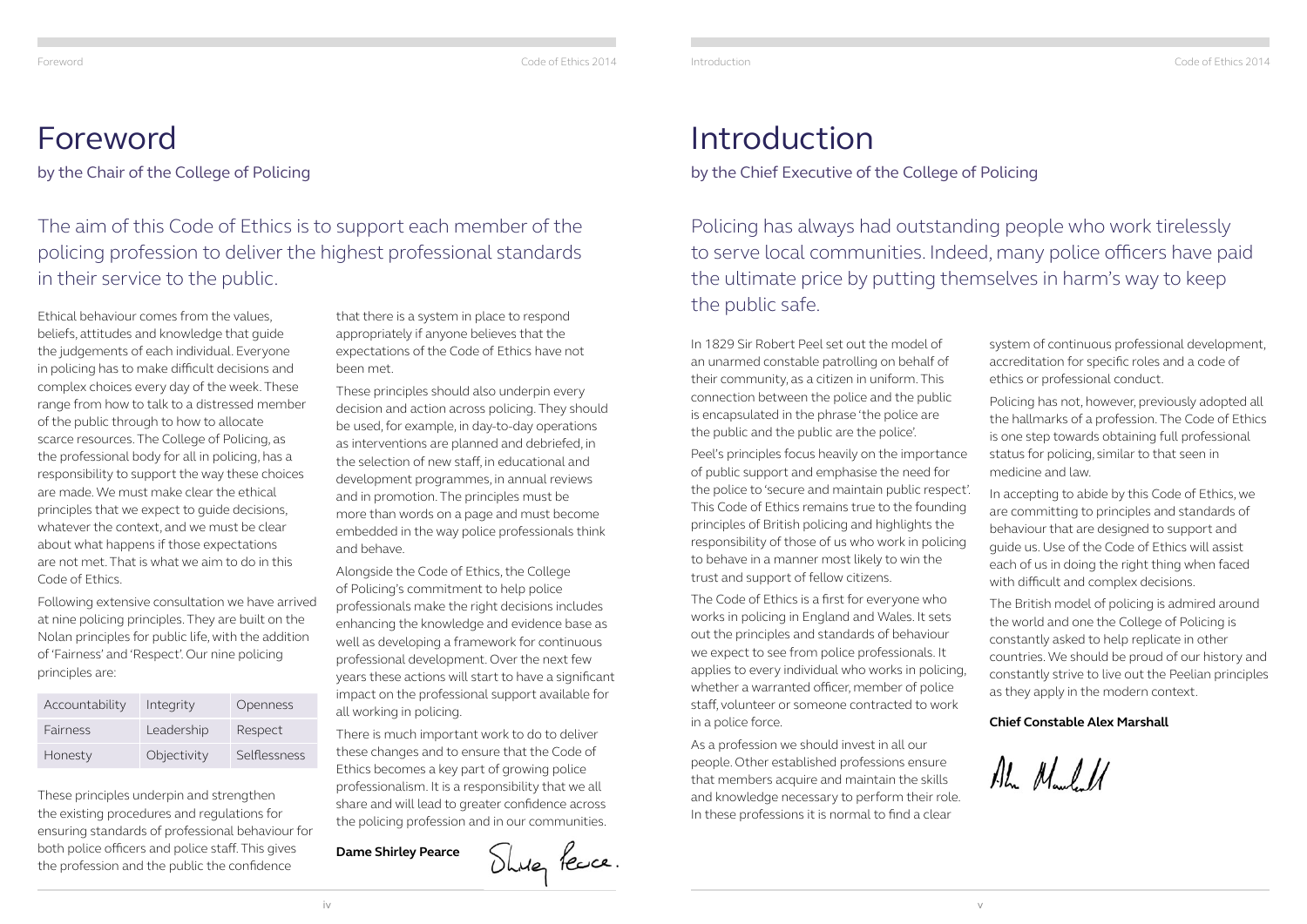## **1.1 Introduction**

#### 1.1.1

The policing profession has a duty to protect the public and prevent crime. The public expect every person within the profession to fulfil this duty by being fair and impartial and giving a selfless service.

#### 1.1.2

While the great majority of people in policing act with honesty and integrity, any unprofessional behaviour detracts from the service provided to the public and harms the profession's reputation.

#### 1.1.3

The Code of Ethics sets out the principles and standards of behaviour that will promote, reinforce and support the highest standards from everyone who works in policing in England and Wales.

#### 1.1.4

The Code also has a preventive role. It requires everyone in policing to prevent unprofessional conduct by questioning behaviour which falls below expected standards. Additionally, it supports reporting or taking action against such behaviour.

### <span id="page-3-1"></span>**1.2 Statutory basis of the Code**

#### 1.2.1

The College of Policing has issued the Code of Ethics as a code of practice under section 39A of the Police Act 1996 (as amended by section 124 of the Anti-Social Behaviour, Crime and Policing Act 2014).

#### 1.2.2

As a code of practice, the legal status of the Code of Ethics:

- a. applies to the police forces maintained for the police areas of England and Wales as defined in section 1 of the Police Act 1996 (or as defined in any subsequent legislation)
- b. relates specifically to chief officers in the discharge of their functions.

### <span id="page-3-2"></span>**1.3 Scope of the Code**

#### 1.3.1

The scope of the Code of Ethics extends beyond its statutory basis as a code of practice.

1.3.2

The expectation of the public and the professional body is that every person working in policing will adopt the Code of Ethics.

#### 1.3.3

This includes all those engaged on a permanent, temporary, full-time, part-time, casual, consultancy, contracted or voluntary basis.

1.3.4

It also includes all forces not funded by the Home Office and any other policing organisations outside the remit of the Code as a code of practice.

1.3.5

The College of Policing may from time to time revise the whole or any part of the Code of Ethics.

# <span id="page-3-0"></span>Preamble

# <span id="page-3-3"></span>**1.4 Responsibilities**

#### **Everyone**

#### 1.4.1

You are responsible for your own professional behaviour and, to ensure that you are able to deliver the highest standards possible, you must have a good understanding of the contents of this Code.

#### 1.4.2

You are expected to use the Code to guide your behaviour at all times – whether at work or away from work, online or offline.

### **Chief officers**

#### 1.4.3

As the head of your force or organisation you will:

- show by personal example how the principles and standards in this Code apply
- promote, support and reinforce ethical behaviour at all times
- show moral courage to do the right thing even in the face of criticism
- be consistent in what you do and say
- promote openness and transparency within policing and to the public
- promote fairness and equality in the workplace
- create and maintain an environment where you encourage challenge and feedback
- be flexible and willing to change a course of action if necessary.

### **Leaders**

#### 1.4.4

All police personnel in leadership roles are critical role models. The right leadership will encourage ethical behaviour. Those who are valued, listened to and well led are likely to feel a greater sense of belonging, and so be more likely to take pride in their work and act with integrity.

#### 1.4.5

As someone in a police leadership role you will:

- take personal responsibility for promoting and reinforcing the principles and standards set out in this Code of Ethics
- actively seek to embed the Code by ensuring regular reference to it in the day-to-day work and training undertaken by your force or organisation
- use the Code of Ethics both to support the individuals for whom you are responsible and to guide them in performing their duties.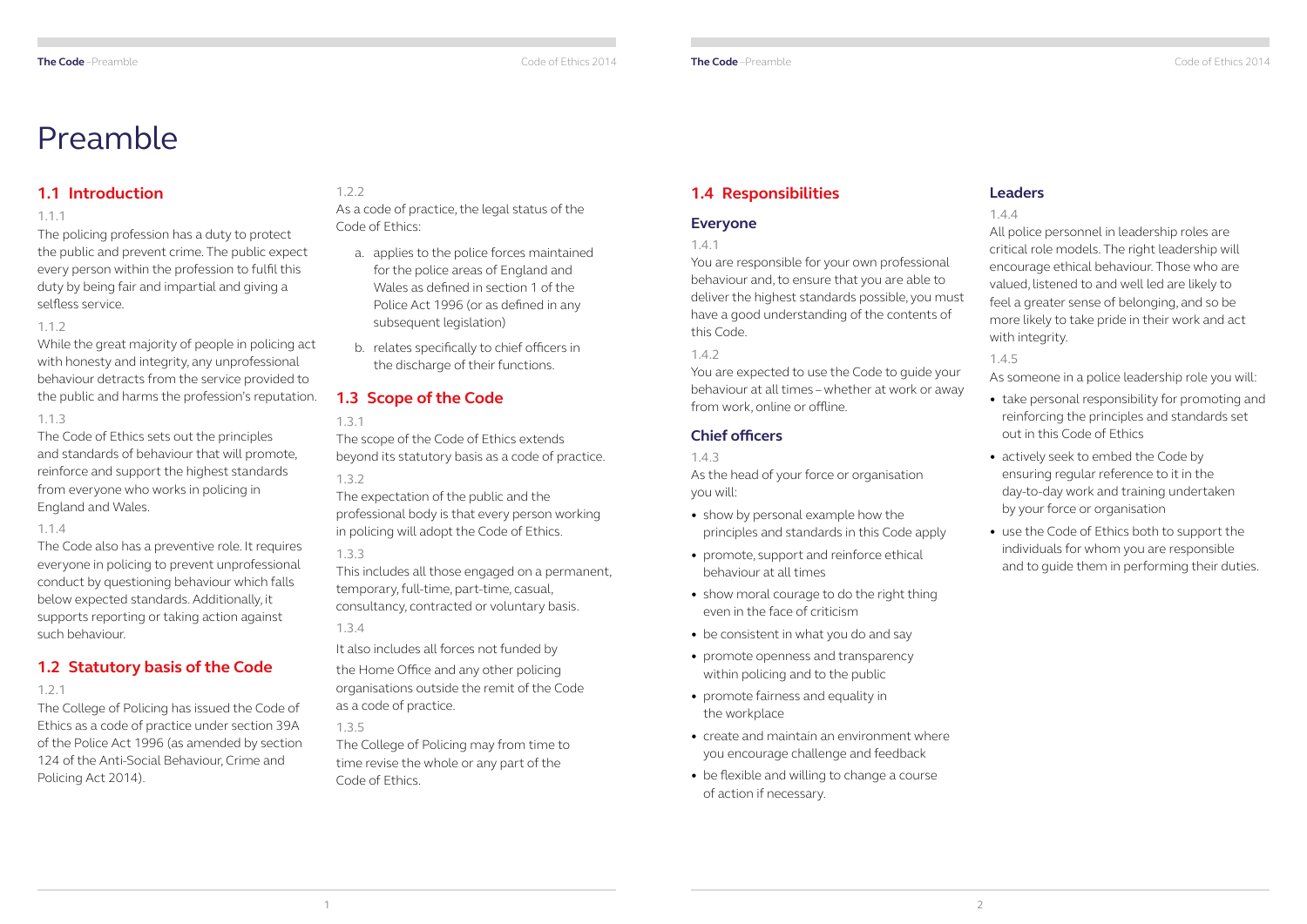# **2.1 Doing the right thing in the right way**

#### 2.1.1

Every person working for the police service must work honestly and ethically. The public expect the police to do the right thing in the right way. Basing decisions and actions on a set of policing principles will help to achieve this.

#### 2.1.2

The principles set out in this Code of Ethics originate from the 'Principles of Public Life' published by the Committee on Standards in Public Life in 1995, as these continue to reflect public expectations. The Code includes the principles of 'fairness' and 'respect' as research has shown these to be crucial to maintaining and enhancing public confidence in policing.

#### 2.1.3

The policing principles reflect the personal beliefs and aspirations that in turn serve to guide behaviour and shape the policing culture. The combination of principles and standards of behaviour encourages consistency between what people believe in and aspire to, and what they do.

# **Policing principles**

#### **Accountability**

You are answerable for your decisions, actions and omissions.

**Fairness** You treat people fairly.

**Honesty** You are truthful and trustworthy.

# **Integrity**

You always do the right thing.

**Leadership** You lead by good example.

### **Objectivity**

You make choices on evidence and your best professional judgement.

#### **Openness**

You are open and transparent in your actions and decisions.

**Respect** You treat everyone with respect.

**Selflessness** You act in the public interest.

# <span id="page-4-0"></span>Policing principles

#### **1. Honesty and integrity**

I will be honest and act with integrity at all times, and will not compromise or abuse my position.

### **2. Authority, respect and courtesy**

I will act with self-control and tolerance, treating members of the public and colleagues with respect and courtesy.

I will use my powers and authority lawfully and proportionately, and will respect the rights of all individuals.

### **3. Equality and diversity**

I will act with fairness and impartiality. I will not discriminate unlawfully or unfairly.

### **4. Use of force**

I will only use force as part of my role and responsibilities, and only to the extent that it is necessary, proportionate and reasonable in all the circumstances.

### **5. Orders and instructions**

I will, as a police officer, give and carry out lawful orders only, and will abide by Police Regulations.

## **3.1 Introduction**

#### 3.1.1

These standards reflect the expectations that the professional body and the public have of the behaviour of those working in policing. They originate from the Police (Conduct) Regulations 2012 (for police officers) and the Police Staff Council Joint Circular 54 (for police staff).

# Standards of professional behaviour

#### 3.1.2

The Code has adapted the wording in the Regulations and Circular 54 so that it applies to everyone. However, in misconduct proceedings against police officers, the formal wording of the Police (Conduct) Regulations 2012 will be used.

### **Standards of professional behaviour**

I will give reasonable instructions only, and will follow all reasonable instructions.

### **6. Duties and responsibilities**

I will be diligent in the exercise of my duties and responsibilities.

# **7. Confidentiality**

I will treat information with respect, and access or disclose it only in the proper course of my duties.

# **8. Fitness for work**

I will ensure, when on duty or at work, that I am fit to carry out my responsibilities.

# **9. Conduct**

I will behave in a manner, whether on or off duty, which does not bring discredit on the police service or undermine public confidence in policing.

### **10. Challenging and reporting improper behaviour**

I will report, challenge or take action against the conduct of colleagues which has fallen below the standards of professional behaviour.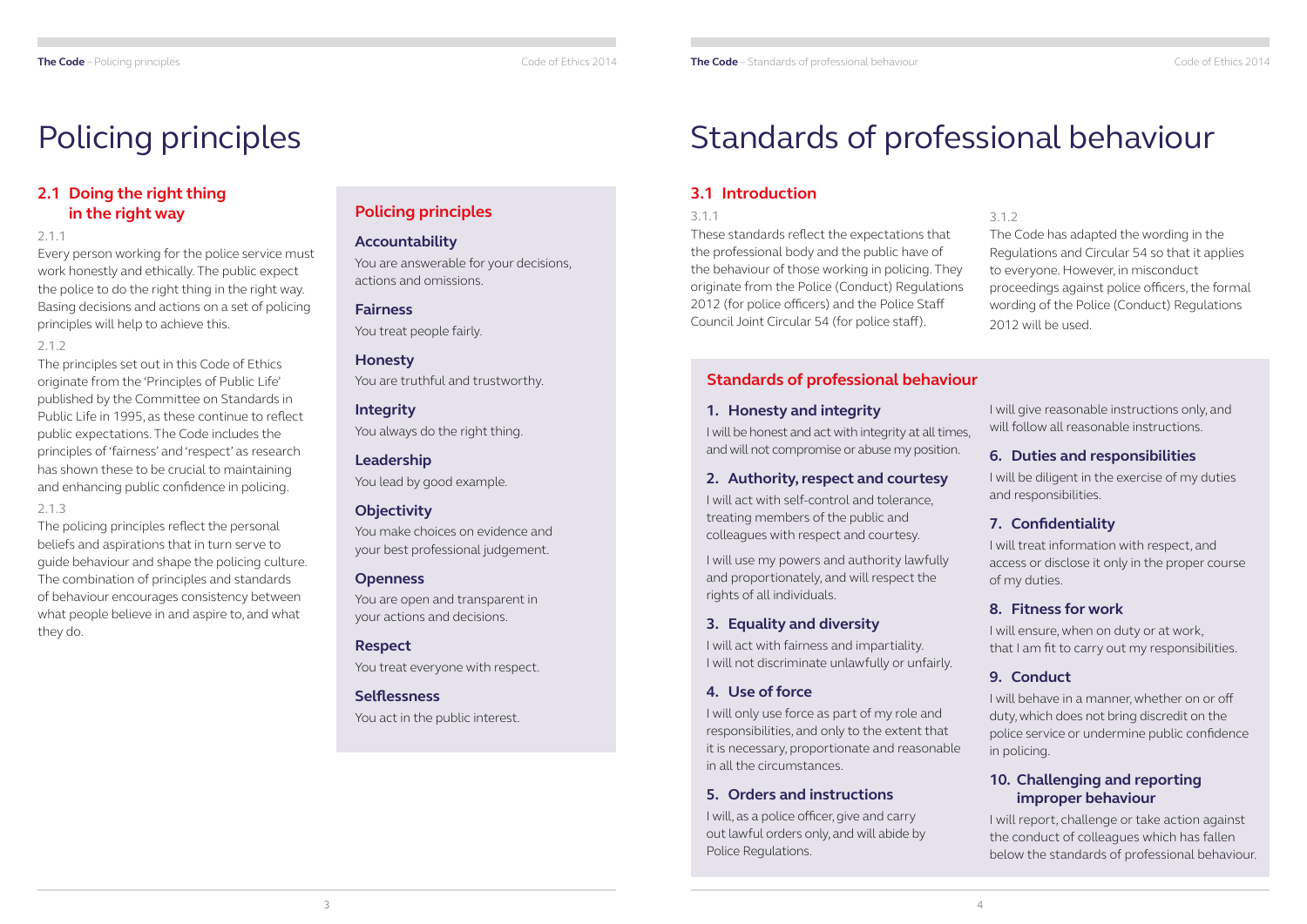# I will be honest and act with integrity at all times, and will not compromise or abuse my position.

# <span id="page-5-0"></span>**1** Honesty and integrity

#### 1.1

According to this standard you must:

- act with honesty and integrity at all times
- use your position, police identification or warrant card for policing purposes only, and not to gain a personal advantage that could give the impression you are abusing your position.

#### 1.2

In abiding by this standard you gain and maintain the trust of the public, your leaders, your colleagues and your team. You are dependable and a role model.

#### 1.3

The more senior in rank, grade or role you are, the greater the potential for harm as a consequence of any misuse of your position or any failure to meet the standards required by the Code of Ethics.

# **Covert policing**

#### 1.4

The police service operates on the basis of openness and transparency. This is essential to maintaining and enhancing a positive relationship between the policing profession and the community.

- are sincere and truthful
- show courage in doing what you believe to be right
- ensure your decisions are not influenced by improper considerations of personal gain
- do not knowingly make false, misleading or inaccurate oral or written statements in any professional context
- neither solicit nor accept the offer of any gift, gratuity or hospitality that could compromise your impartiality
- do not use your position to inappropriately coerce any person or to settle personal grievances.

### 1.5

To achieve legitimate policing aims, it is sometimes necessary to use covert tactics. This is recognised in law.

#### 1.6

Covert tactics must be appropriately authorised and any deployments must be shown to be proportionate, lawful, accountable, necessary and ethical.

#### 1.7

Officers who authorise or perform covert policing roles must keep in mind at all times the principles and standards set out in the Code of Ethics.

#### **Examples of meeting this standard are when you:**

I will act with self-control and tolerance, treating members of the public and colleagues with respect and courtesy. I will use my powers and authority lawfully and proportionately, and will respect the rights of all individuals.

# **2** Authority, respect and courtesy

#### 2.1

According to this standard you must:

- carry out your role and responsibilities in an efficient, diligent and professional manner
- avoid any behaviour that might impair your effectiveness or damage either your own reputation or that of policing
- ensure your behaviour and language could not reasonably be perceived to be abusive, oppressive, harassing, bullying, victimising or offensive by the public or your policing colleagues.

#### 2.2

The reasons for your actions may not always be understood by others, including the public. You must, therefore, be prepared to explain them as fully as possible.

# **Relationships**

2.3

According to this standard you must:

- ensure that any relationship at work does not create an actual or apparent conflict of interest
- not engage in sexual conduct or other inappropriate behaviour when on duty

#### **Examples of meeting this standard are when you:**

- remain composed and respectful, even in the face of provocation
- retain proportionate self-restraint in volatile situations
- recognise the particular needs of victims and witnesses for policing support
- step forward and take control when required by the circumstances
- keep an open mind and do not prejudge situations or individuals
- use your authority only in ways that are proportionate, lawful, accountable, necessary and ethical.

• not establish or pursue an improper sexual or emotional relationship with a person with whom you come into contact in the course of your work who may be vulnerable to an abuse of trust or power.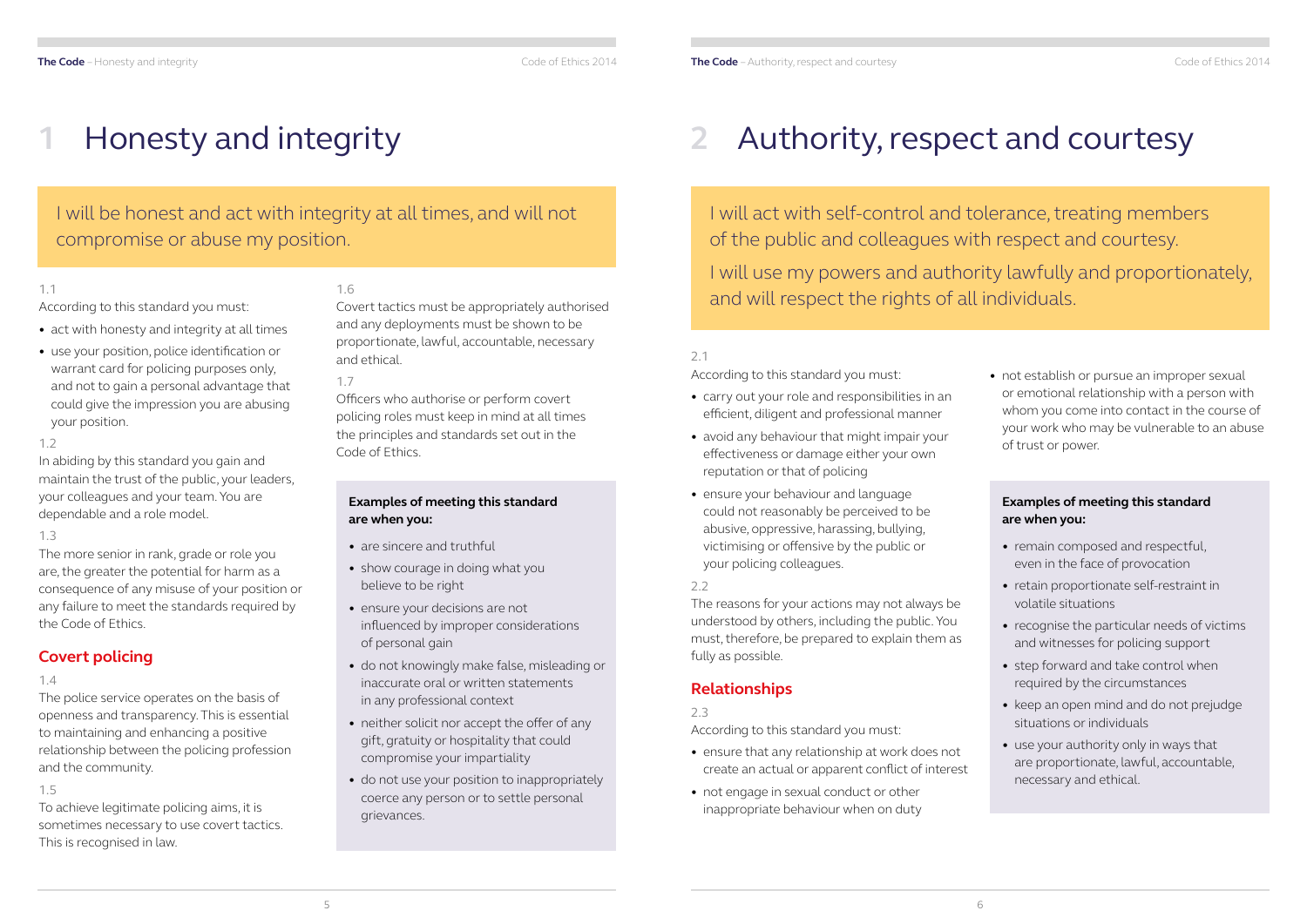I will act with fairness and impartiality. I will not discriminate unlawfully or unfairly.

# <span id="page-6-0"></span>**3** Equality and diversity

#### **Examples of meeting this standard are when you:**

- show compassion and empathy, as appropriate, to people you come into contact with
- treat people according to their needs
- recognise that some individuals who come into contact with the police are vulnerable and may require additional support and assistance
- take a proactive approach to opposing discrimination so as to adequately support victims, encourage reporting and prevent future incidents
- act and make decisions on merit, without prejudice and using the best available information
- consider the needs of the protected characteristic groupings – age, disability, gender reassignment, marriage and civil partnership, pregnancy and maternity, race, religion and belief, sex and sexual orientation
- actively seek or use opportunities to promote equality and diversity.

#### 3.1

According to this standard you must:

- uphold the law regarding human rights and equality
- treat all people fairly and with respect
- treat people impartially.

I will only use force as part of my role and responsibilities, and only to the extent that it is necessary, proportionate and reasonable in all the circumstances.

#### 4.1

This standard is primarily intended for police officers who, on occasion, may need to use force in carrying out their duties.

#### 4.2

Police staff, volunteers and contractors in particular operational roles (for example, custody-related) may also be required to use force in the course of their duties.

**The Code** – Use of force Code of Ethics 2014

# **4** Use of force

#### 4.3

According to this standard you must use only the minimum amount of force necessary to achieve the required result.

#### 4.4

You will have to account for any use of force, in other words justify it based upon your honestly held belief at the time that you used the force.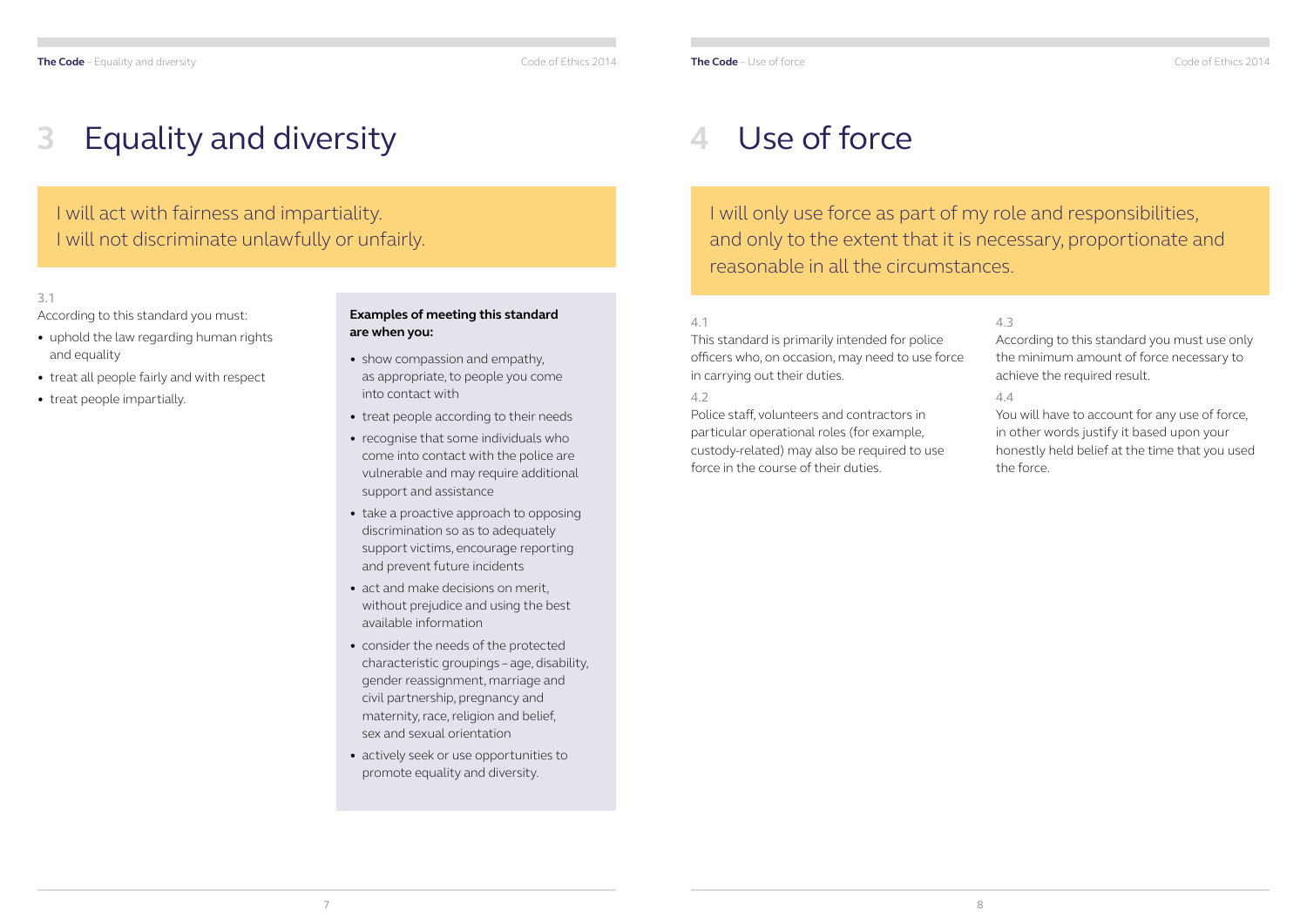I will, as a police officer, give and carry out lawful orders only, and will abide by Police Regulations.

I will give reasonable instructions only, and will follow all reasonable instructions.

#### 5.1

According to this standard police officers must obey any lawful order that is given and must abide by Police Regulations.

#### 5.2

According to this standard everyone in policing must give or carry out reasonable instructions only.

#### 5.3

There may be instances when failure to follow an order or instruction does not amount to misconduct. For example, where a police officer reasonably believes that an order is unlawful or has good and sufficient reason not to comply.

#### 5.4

Any decision to not obey orders or follow instructions, or that transgresses policing policies and other guidance, must be able to withstand scrutiny.

### **Use of discretion**

#### 5.5

Police discretion is necessary, but must be used wisely. When making decisions about using your discretion you must:

- use your training, skills and knowledge about policing
- consider what you are trying to achieve and the potential effects of your decisions
- take any relevant policing codes, guidance, policies and procedures into consideration
- ensure you are acting consistently with the principles and standards in this Code.

# <span id="page-7-0"></span>**5** Orders and instructions

#### **For police officers, examples of meeting this standard are when you:**

- give orders which you reasonably believe to be lawful
- follow lawful orders, recognising that any decision not to follow an order needs to be objectively and fully justified
- support your colleagues, to the best of your ability, in the execution of their lawful duty
- accept the restrictions on your private life as described in Regulation 6 and Schedule 1 of the Police Regulations 2003 and determinations made under those Regulations.

# I will be diligent in the exercise of my duties and responsibilities.

#### 6.1

According to this standard you must:

- carry out your duties and obligations to the best of your ability
- take full responsibility for, and be prepared to explain and justify, your actions and decisions
- use all information, training, equipment and management support you are provided with to keep yourself up to date on your role and responsibilities.

# **Business interests**

#### 6.2

People working in policing in England and Wales can have business interests as long as those interests are authorised and there is no conflict with an individual's police work and responsibilities.

### **Associations**

### 6.3

Membership of groups or societies, or associations with groups or individuals, must not create an actual or apparent conflict of interest with police work and responsibilities. 6.4

The test is whether a reasonably informed member of the public might reasonably believe that your membership or association could adversely affect your ability to discharge your policing duties effectively and impartially.

# **Political activity – police officers only**

### 6.5

Police officers must not take any active part in politics. This is intended to prevent you from placing yourself in a position where your impartiality may be questioned.

# **6** Duties and responsibilities

#### **Examples of meeting this standard are when you:**

- are aware of the influence that unconscious biases (such as stereotypes or 'group think') can have on your actions and decisions
- support your colleagues, to the best of your ability, in their work
- demonstrate an efficient and effective use of policing resources
- ensure that accurate records of your actions are kept – both as good practice and as required by legislation, policies and procedures
- consider the expectations, changing needs and concerns of different communities, and do what is necessary and proportionate to address them.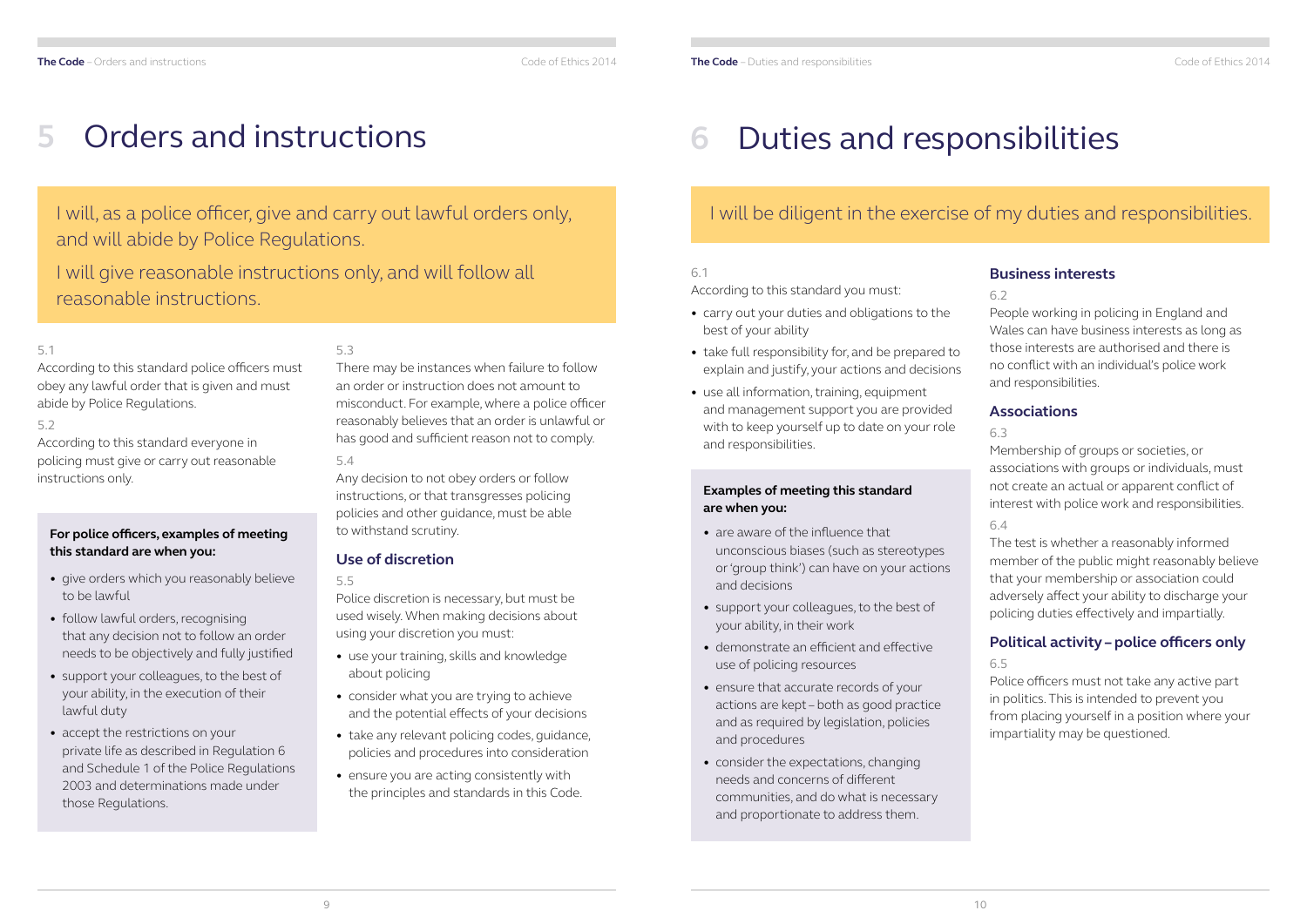# I will treat information with respect, and access or disclose it only in the proper course of my duties.

#### 7.1

According to this standard you must:

- be familiar with and abide by the data protection principles described in the Data Protection Act 1998
- access police-held information for a legitimate or authorised policing purpose only
- not disclose information, on or off duty, to unauthorised recipients
- understand that by accessing personal data without authorisation you could be committing a criminal offence, regardless of whether you then disclose that personal data.

### 7.2

You must be mindful of risks such as:

- increasing your vulnerability to harassment, corruption and blackmail by revealing personal information about yourself or information held for a policing purpose
- prejudicing investigations by revealing operational material or tactics.

### **Social media**

#### 7.3

This standard also relates to the use of any platform of web-based or mobile communications, social networking sites, and all other types of social media.

#### 7.4

While there are benefits of social media to policing, there are also potential risks.

#### 7.5

According to this standard you must:

- be fit to carry out your role in policing and fulfil your responsibilities
- not consume alcohol when on duty
- not use illegal drugs
- not misuse legal drugs or other legal substances.

- use social media responsibly and safely
- ensure that nothing you publish online can reasonably be perceived by the public or your policing colleagues to be discriminatory, abusive, oppressive, harassing, bullying, victimising, offensive or otherwise incompatible with policing principles
- not publish online or elsewhere, or offer for publication, any material that might undermine your own reputation or that of the policing profession or might run the risk of damaging public confidence in the police service.

# <span id="page-8-0"></span>**7** Confidentiality

#### **Examples of meeting this standard are when you:**

- ensure that information you enter onto police systems and into police records is accurate
- share information with other agencies and the public when required for legitimate purposes
- maintain the confidentiality of commercial and other sensitive information.

# I will ensure, when on duty or at work, that I am fit to carry out my responsibilities.

8.1

According to this standard you must:

#### 8.2

If you believe you are unfit to undertake your role or you are somehow impaired for duty, you must immediately declare this to your line manager, Human Resources department or other relevant person.

#### 8.3

If you are absent from work through sickness or injury:

- you may be required to consult appropriate health professionals and must follow any advice given unless there are reasonable grounds not to do so
- you must not engage in activities that are likely to impair your return to work.

#### 8.4

If you let your police force or organisation know that you have a drink or drugs misuse problem, you will be given appropriate support as long as you demonstrate an intention to address the problem and take steps to overcome it. You may, however, still be subject to criminal or misconduct proceedings.

### 8.5

Chief officers should ensure that there are appropriate systems to support a police officer or staff member who discloses a drink or drugs problem, in compliance with 8.4.

### 8.6

Making a self-declaration of substance misuse after you have been notified of the requirement to take a test for possible illegal substances may not prevent criminal or misconduct proceedings following a positive test result.

# **8** Fitness for work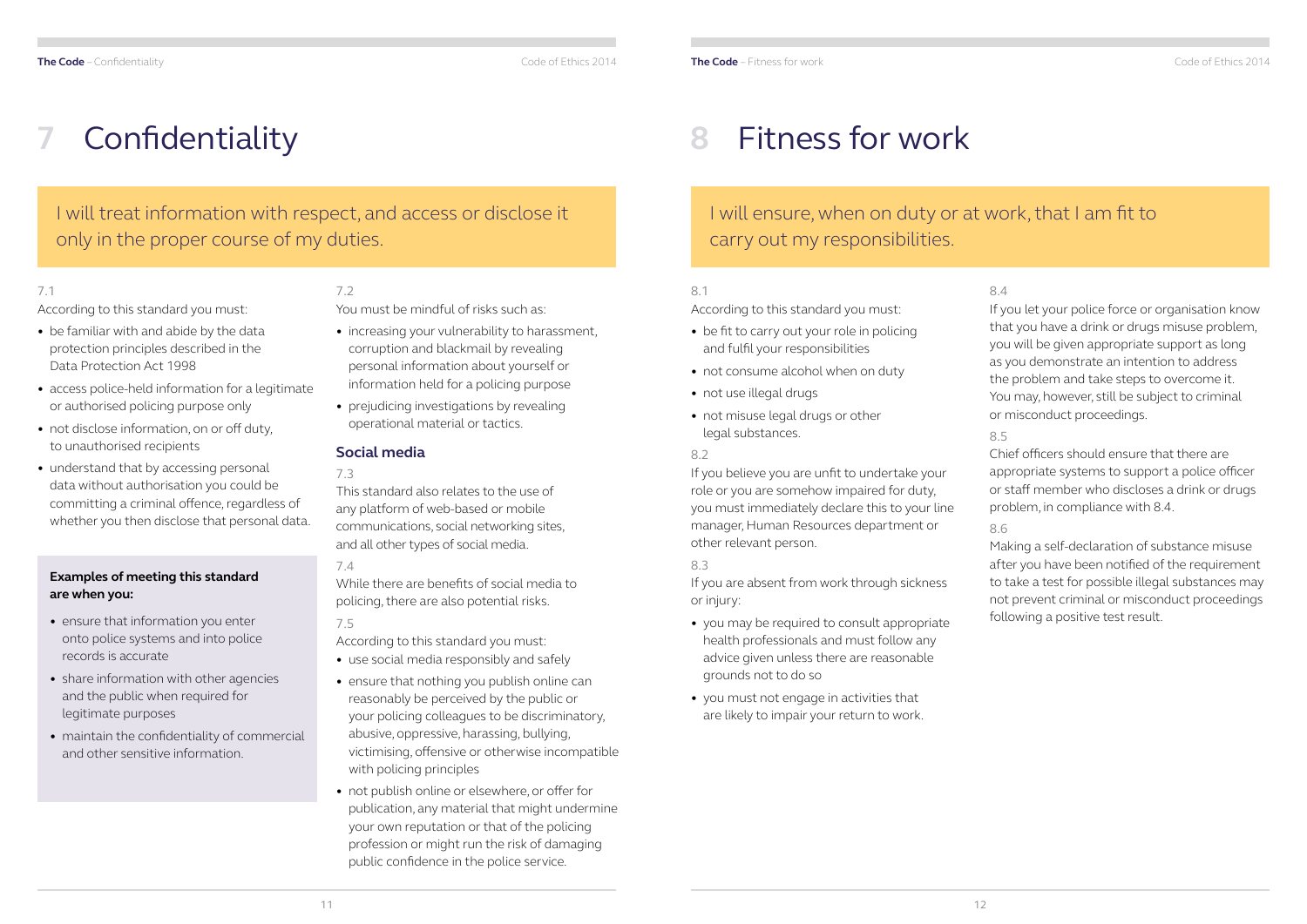I will behave in a manner, whether on or off duty, which does not bring discredit on the police service or undermine public confidence in policing.

#### 9.1

As a police officer, member of police staff or other person working for the police service, you must keep in mind at all times that the public expect you to maintain the highest standards of behaviour. You must, therefore, always think about how a member of the public may regard your behaviour, whether on or off duty.

#### 9.2

You should ask yourself whether a particular decision, action or omission might result in members of the public losing trust and confidence in the policing profession.

#### 9.3

It is recognised that the test of whether behaviour has brought discredit on policing is not solely about media coverage and public perception but has regard to all the circumstances.

# <span id="page-9-0"></span>**9** Conduct

#### **Examples of meeting this standard are when you:**

- avoid any activities (work-related or otherwise) that may bring the police service into disrepute and damage the relationship of trust and confidence between the police and the public
- comply with the National Crime Recording Standard
- avoid any activities that may compromise your or any colleague's position in policing or compromise a police operation
- start work on time and are punctual while at work
- maintain a high standard of appearance when at work, whether in uniform or plain clothes – unless your role requires otherwise.

#### 9.4

According to this standard you must report as soon as reasonably practical all convictions, sentences and conditions imposed by any court, whether criminal or civil.

According to this standard you must report as soon as reasonably practical any occasion in the UK or elsewhere where you have been subject to one or more of the following:

- arrest
- a summons for an offence
- a penalty notice for disorder
- an endorsable fixed penalty notice for a road traffic offence
- a charge or caution for an offence by any law enforcement agency.

# **For I will report any caution or conviction against me for a** criminal offence.

9.5

You must report to your supervisor or your professional standards department as soon as reasonably practical all convictions, sentences and conditions imposed by any court, whether criminal or civil (excluding matrimonial proceedings, but including non-molestation orders or occupation orders). 'Conditions imposed by any court' would include, for example, orders to deal with antisocial behaviour, a restraining order or a bind-over. When you are in doubt as to whether to make such a report, it is best to report.

#### 9.6

You must report as soon as reasonably practical any legal proceedings taken against you for debt recovery, or any other adverse financial judgments.

#### 9.7

You must report any serious criminal conviction against a member of your immediate family or a close friend so that appropriate safeguards can be put in place. When you are in doubt as to whether to make such a report, it is best to report.

#### 9.8

A police officer being subject to any of these measures could bring discredit on the police service, and this may result in action being taken for misconduct, depending on the circumstances of the particular matter.

#### **For police officers and special constables**

9.9

#### 9.10

For legitimate policing purposes, such as vetting or the nature of your particular role, you may be required to disclose other legal matters affecting you.

# I will report any action taken against me for a criminal offence,

any conditions imposed on me by a court and the receipt of any penalty notice.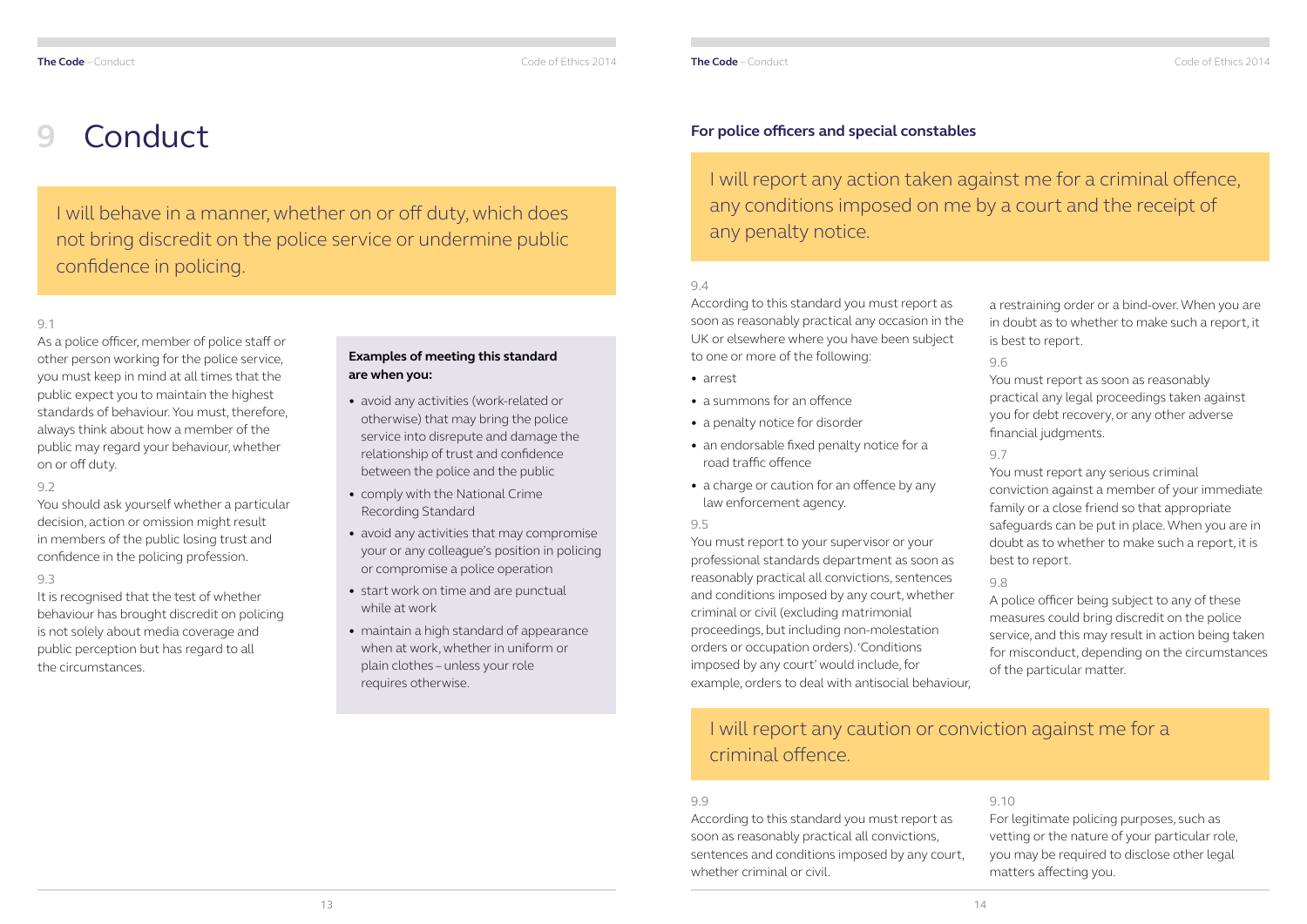#### 10.1

According to this standard you must never ignore unethical or unprofessional behaviour by a policing colleague, irrespective of the person's rank, grade or role.

#### 10.2

You have a positive obligation to question the conduct of colleagues that you believe falls below the expected standards and, if necessary, challenge, report or take action against such conduct.

#### 10.3

If you feel you cannot question or challenge a colleague directly, you should report your concerns through a line manager, a force reporting mechanism or other appropriate channel.

#### 10.4

The policing profession will protect whistleblowers according to the law.

#### 10.5

Nothing in this standard prevents the proper disclosure of information to a relevant authority in accordance with the Public Interest Disclosure Act 1998.

#### 10.6

You will be supported if you report any valid concern about the behaviour of someone working in policing which you believe has fallen below the standards expected. You will not be supported, and may be subject to disciplinary procedures, if your report is found to be malicious or otherwise made in bad faith.

#### 10.7

The police service will not tolerate discrimination or victimisation or any disadvantageous treatment against anyone who makes a valid report of unprofessional behaviour or wrongdoing.

#### 10.8

Given the overriding duty to report wrongdoing, genuine concerns in this respect can never be deemed to bring the policing profession into disrepute.

### **Supervisors**

#### 10.9

According to this standard you must:

- ensure that your staff carry out their professional duties correctly
- challenge and address any behaviour that falls below the standards in this Code, and report it where appropriate
- assess, take positive action, or otherwise escalate appropriately any report of unprofessional behaviour or wrongdoing made by someone for whom you are responsible.

# <span id="page-10-0"></span>**10** Challenging and reporting improper conduct

I will report, challenge or take action against the conduct of colleagues which has fallen below the standards of professional behaviour.

Supplementary notes Code of Ethics 2014

# Supplementary Notes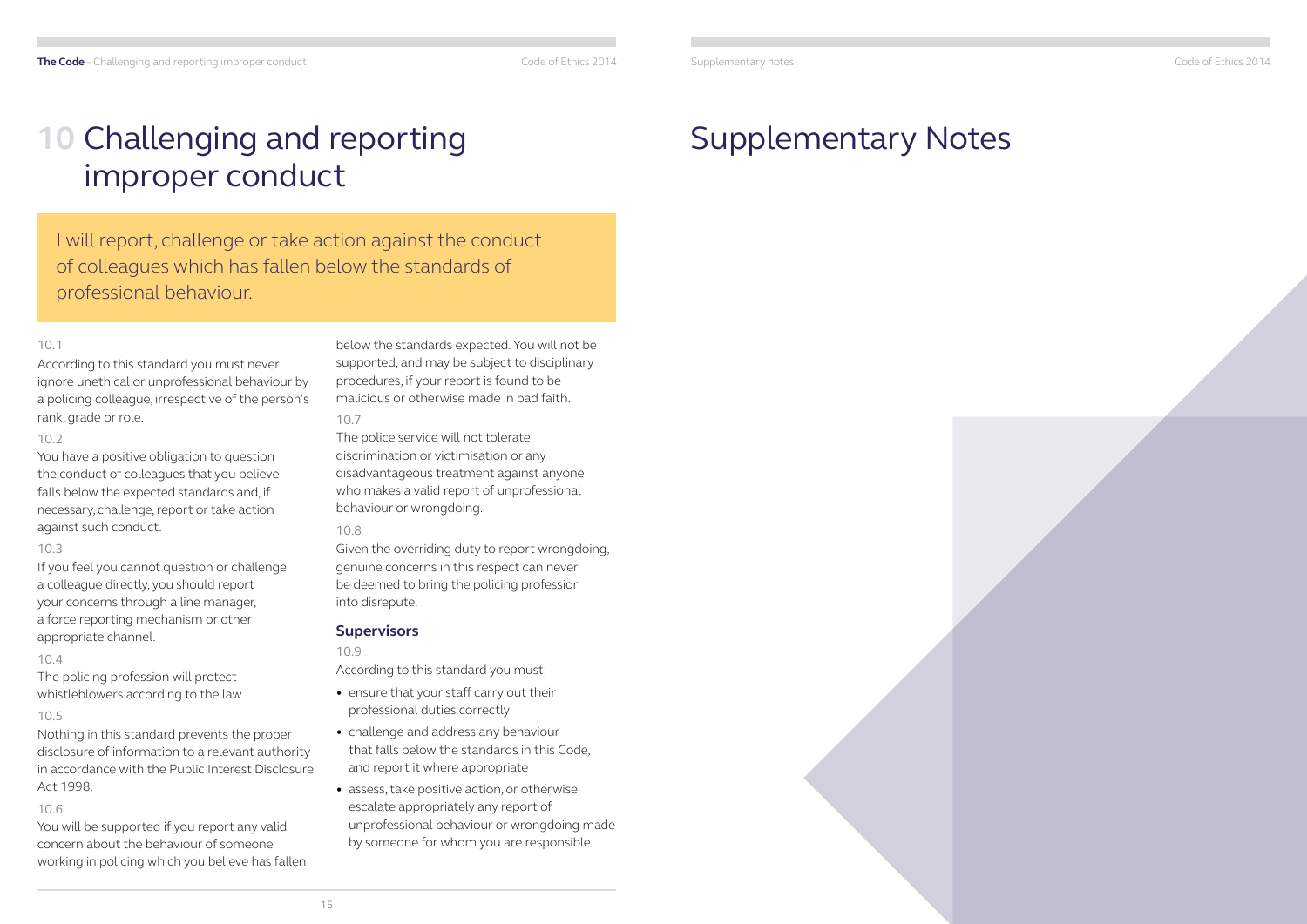

Supplementary notes Code of Ethics 2014

#### **4.1 Making ethical decisions**

#### 4.1.1

The Code of Ethics promotes the use of the National Decision Model (NDM) to help embed ethical reasoning in accordance with policing principles and expected standards of behaviour. The model allows people to be more questioning of the situations confronting them, more challenging of themselves and better able to make ethical and effective decisions.

#### 4.1.2

The model places the Code of Ethics at the centre of all decision making. This reminds those in the policing profession that they should consider the principles and expected standards of behaviour set out in the Code at every stage of making decisions.

#### 4.1.3

The NDM is inherently flexible. It can be applied to spontaneous incidents or planned operations, by an individual or teams of people, and to operational and non-operational situations. It can also be expanded as appropriate for specialist and other areas of policing. The NDM also works well for reviewing and debriefing decisions and actions.

#### 4.1.4

In every case the elements of the NDM stay the same, but users decide for themselves which questions and considerations they apply at each stage.

#### 4.1.5

Understanding, practising and using the NDM helps people develop the knowledge and skills necessary to make ethical, proportionate and defensible decisions in all policing situations.

#### 4.1.6

In a fast-moving incident, the main priority of decision makers is to keep in mind the principles and standards set out in the Code of Ethics.

#### 4.1.7

You are not expected to know the Code of Ethics word for word. What is expected is that you apply the intent of the Code to your decisions and ask yourself questions such as:

- Is my decision in line with the principles and expected behaviours outlined in the Code of Ethics?
- Will this action or decision reflect well on my professionalism and policing generally?
- Would I be comfortable explaining this action or decision to my supervisor?
- Would I be prepared to defend this action or decision in public?

The National Decision Model is the primary decision-making model for police in England and Wales. Individuals, supervisors and others use it to assess potential decisions or decisions that have already been made.

# <span id="page-11-0"></span>National Decision Model

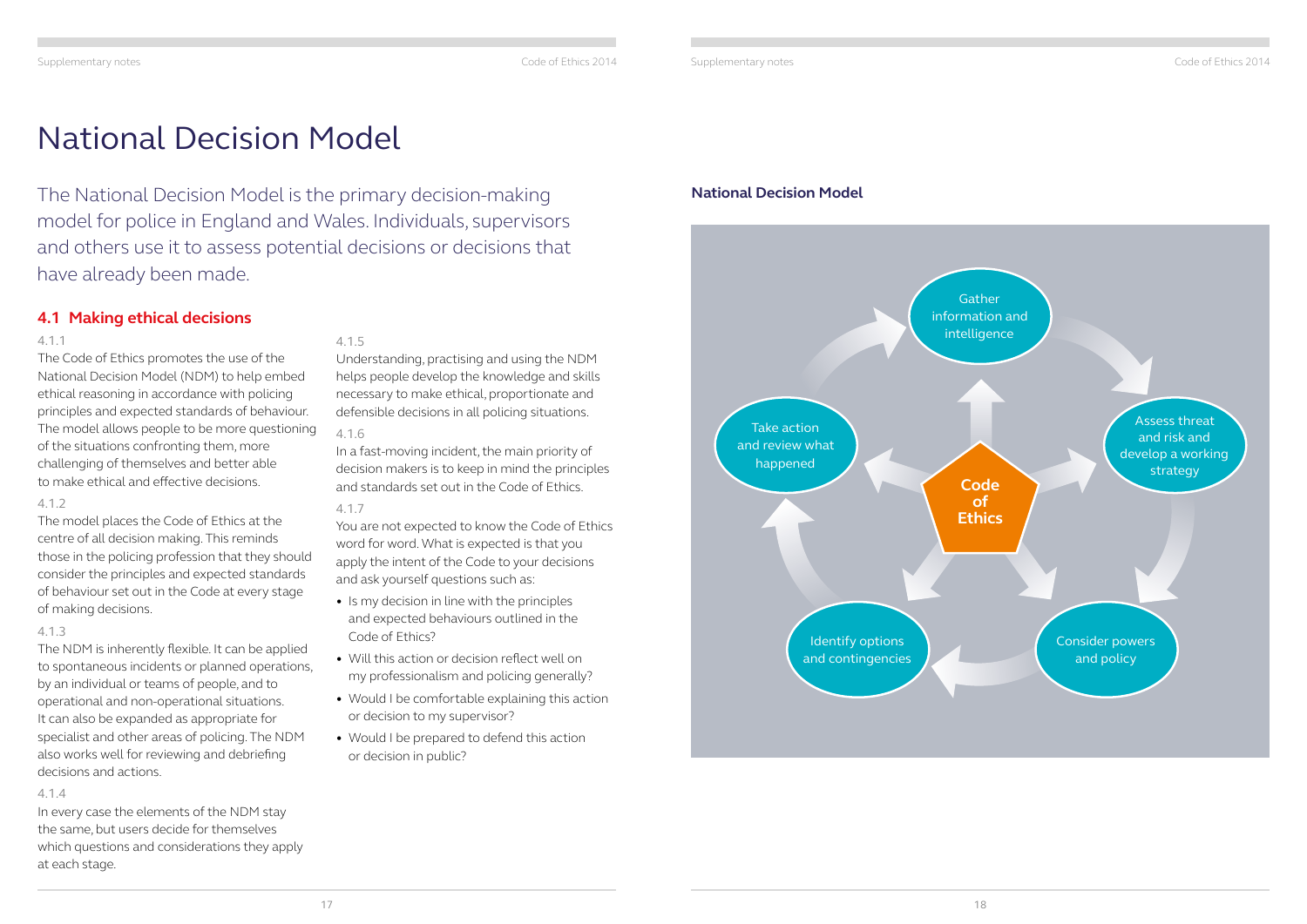### **Box 1:**

### **Managing behaviour**

#### **The most important management tool is self-regulation. This relates to your own behaviour and that of your immediate peers and teams through:**

- self-awareness and self-challenge
- peer awareness and peer challenge
- team awareness and team challenge.

#### **On an ascending scale of seriousness, other actions include local management action and formal assessment and investigation.**

#### **Local management action**

This includes:

- gathering relevant evidence on concerns reported to or noticed by managers, discussing any shortcomings or concerns with the individual at the earliest possible opportunity, keeping a contemporaneous note of interactions with the person, and putting the matter on record (the 'record' may be the person's PDR or equivalent)
- a verbal warning and advice over future conduct
- management action prior to referral to unsatisfactory performance procedures
- referral to unsatisfactory performance procedures
- management action as part of a local resolution of a public complaint
- issue of an improvement notice and action plan
- redeployment or a temporary change of duty.

#### **Formal assessment and investigation**

Actions include:

- management advice
- written warning
- final written warning
- dismissal with or without notice.

The most serious allegations amounting to gross misconduct can result in suspension from duty or restriction of duty, and may involve a criminal investigation and criminal proceedings.

### **5.1 Breaches of the Code**

#### 5.1.1

Breaches of the Code of Ethics will not always involve misconduct or require disciplinary proceedings. Breaches will range from relatively minor shortcomings in conduct, performance or attendance through to gross misconduct and corruption. Different procedures exist according to the type of unprofessional behaviour or misconduct alleged.

#### 5.1.2

Relatively minor breaches of the Code may be simply and effectively dealt with through peer or team challenge. Others may require local management action – for example, by a line manager. More significant failures may require formal action by the individual's force or organisation – such as, in the case of police officers, the application of the Police (Conduct) Regulations or the Police (Performance) Regulations.

#### 5.1.3

See **Box 1** for types of possible actions on managing unprofessional behaviour or misconduct.

#### 5.1.4

All officers, staff and, particularly, supervisors and managers have a duty to act where a concern is raised about any behaviour, level of performance or conduct which may amount to a breach of the Code.

#### 5.1.5

Behaviour that does not uphold the policing principles or which falls short of the expected standards of professional behaviour set out in this Code of Ethics will be dealt with:

- according to the severity and impact of any actual, suspected or alleged breach
- at the most appropriate level
- in a timely and proportionate manner in order to maintain confidence in the process.

#### 5.1.6

Managers and supervisors are expected to exercise professional judgement and take into account the principle of proportionality in determining how to deal effectively with alleged unprofessional behaviour.

# <span id="page-12-0"></span>When behaviour does not meet expectations

This section provides general guidance on how behaviour that does not uphold policing principles or meet expected standards will be handled.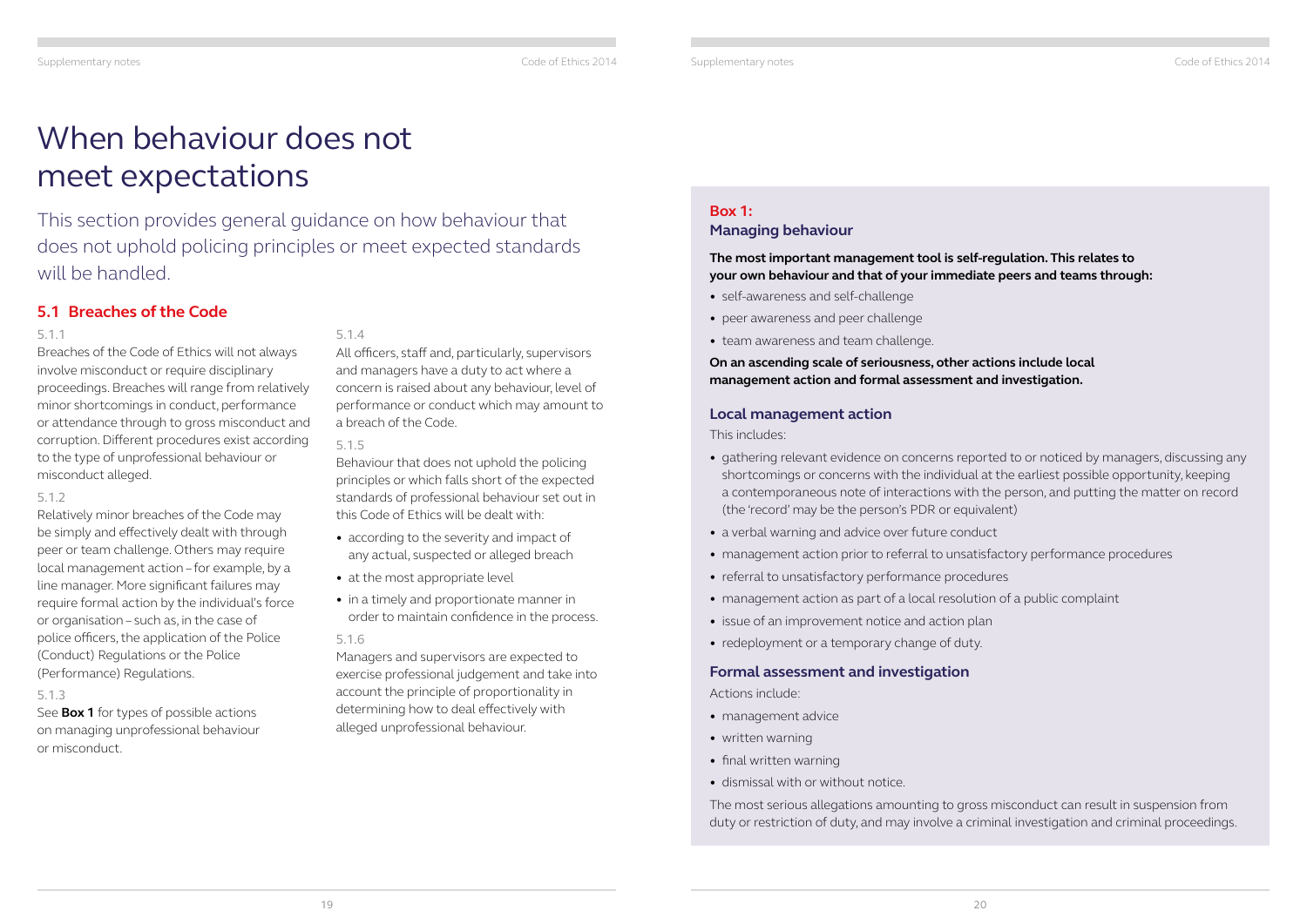### **5.2 Guidance for members of the public**

#### 5.2.1

You have the right to make a complaint if you feel that someone within policing has behaved unprofessionally.

#### 5.2.2

To make a complaint you should contact the relevant police force or policing organisation. This can be online using appropriate websites and forms, in writing or in person. You can also make your complaint to the Independent Police Complaints Commission (IPCC).

#### 5.2.3

Further information on making a complaint about unprofessional behaviour by a member of the policing profession can be found on police websites and the IPCC website (which also provides links to the complaints section on each police force website).

See **<http://www.ipcc.gov.uk/>**

Supplementary notes Code of Ethics 2014

#### <span id="page-13-0"></span>5.1.7

Procedures must be applied in a nondiscriminatory manner, and due regard must be paid to the need to handle allegations sensitively and confidentially. Fairness and consistency are watchwords.

#### 5.1.8

There is no single formula for determining the action to be taken in relation to a concern about the behaviour or performance of a member of the police service or someone working closely with the police. Each case must be considered individually. See **Box 2** for relevant considerations.

#### 5.1.9

Consideration should always be given to any relevant regulations, policies or guidance on managing unprofessional behaviour, misconduct, unsatisfactory performance or unsatisfactory attendance.

#### 5.1.10

Where evidenced or alleged breaches of the standards are so serious that the threshold for formal assessment is crossed and investigation is merited, such cases will be referred under existing mechanisms.

#### 5.1.11

A failure by a police officer to have regard to the standards of professional behaviour in the Code of Ethics may be admissible in evidence in any disciplinary proceedings or on any appeal arising from a decision made in such proceedings.

#### 5.1.12

Similarly, a failure by a member of police staff to have regard to the standards of professional behaviour in the Code of Ethics may be admissible in evidence in any disciplinary

#### **Box 2:**

### **Determining whether behaviour does or does not reflect the Code of Ethics**

#### **Considerations include the:**

- nature and circumstances of the behaviour
- position, duties and responsibility of the person
- difference in restrictions on private life between police officers and police staff/ other employees/volunteers
- rationale given by the person for their behaviour
- effects of the behaviour or its consequences on:
- internal or external relationships
- the reputation of the police service
- the ability of the person to fulfil their duties
- effects of the behaviour on:
- the organisation's trust and confidence in the individual
- the public's trust and confidence in the police service.

proceedings or on any appeal arising from a decision made in such proceedings under relevant disciplinary proceedings identified in any police staff contract of employment.